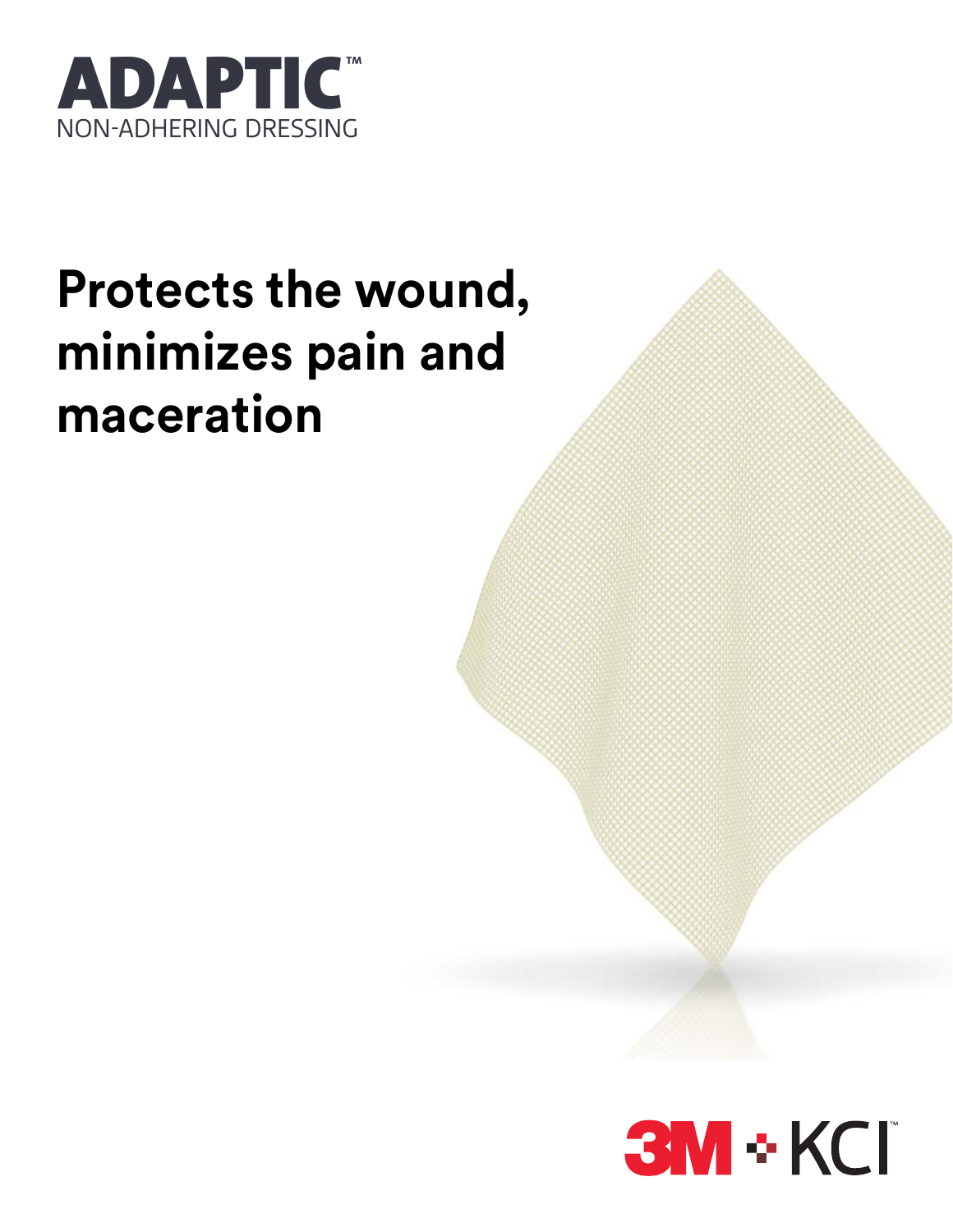# **What is it?**

ADAPTIC™ Non-Adhering Dressing is a primary wound contact dressing designed to minimize wound adherence. It consists of a knitted cellulose acetate mesh impregnated with a specially formulated petrolatum emulsion.

### **How does it work?**



#### **Protects the wound, minimizes pain**

Adherence of the dressing to the wound has been identified as the most important factor contributing to pain at dressing change<sup>1</sup>.

The unique mesh of ADAPTIC™ Dressing helps protect regenerating tissue by minimizing wound trauma at dressing change<sup>2</sup>.

An RCT comparing three non-adherent dressings ADAPTIC™ Dressing (n=35), Mepitel® (n=37) and a nonmedicated tulle gras (n=36) involving 99 patients with hand surgery wounds showed<sup>2</sup>.

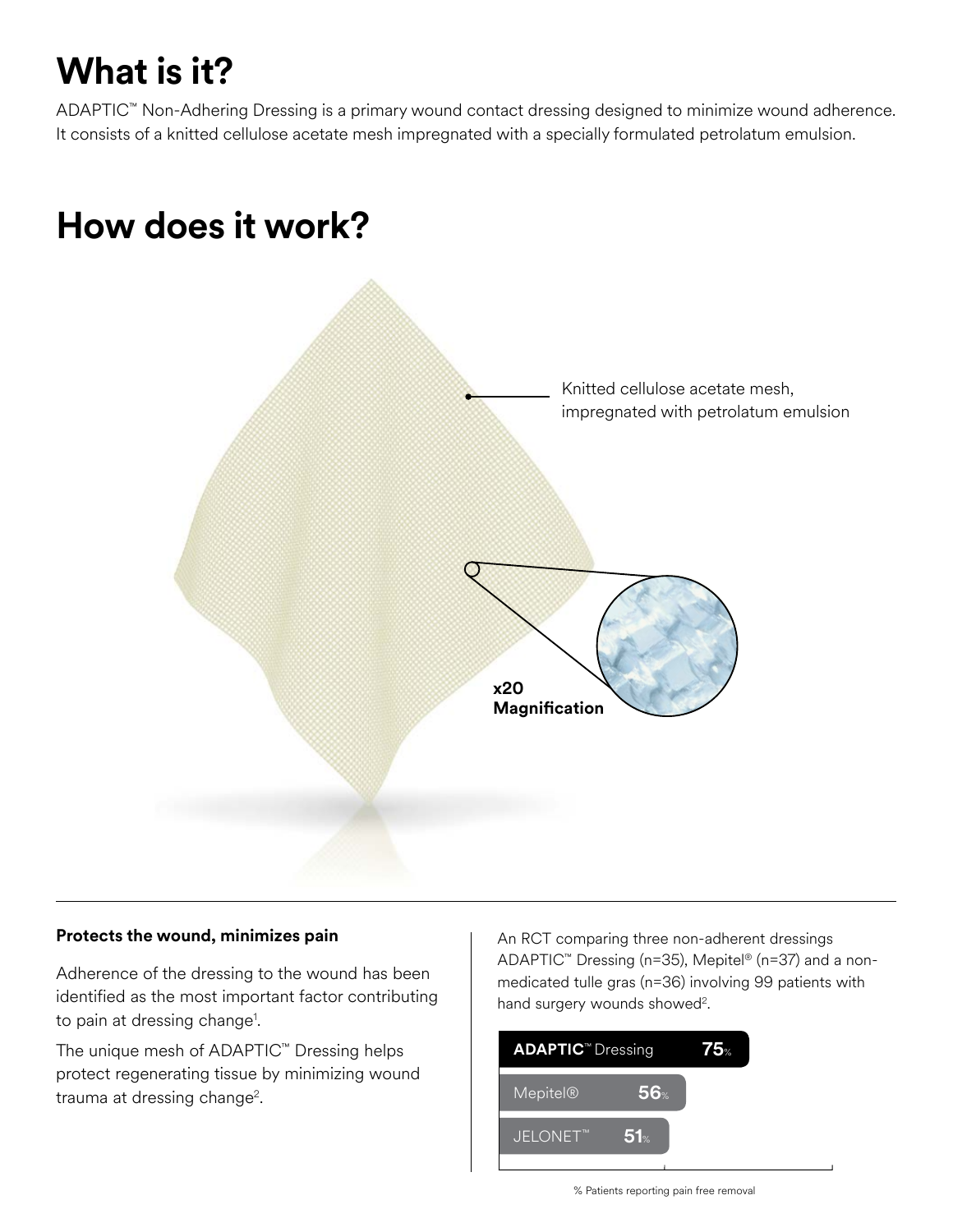#### **Reduces the risk of maceration and adherence**

The pore sizes of ADAPTIC™ Dressing mesh:

- Allows easy passage of exudate to the secondary absorbent dressing, thus minimizing the risk of pooling and maceration at the wound site
- Reduces the risk of tissue adherence to both ADAPTIC™ Dressing and the secondary dressing<sup>2</sup>



The pore size is designed to minimize the pooling of fluid at the wound site and allows the free passage of exudate through the dressing<sup>2</sup>.

### **Clinical data**

An RCT comparing three non-adherent dressings– ADAPTIC™ Dressing (n=35), Mepitel® (n=37) and a non-medicated tulle gras (n=36) – involving 99 patients confirms<sup>2</sup>:

- ADAPTIC™ Dressing protects regenerating tissue
- Patient pain and trauma is minimized during dressing changes



of patients experienced no pain at dressing change **75%**

**88%**

of patients found ADAPTIC™Dressing very easy to remove

# **When to use it**

ADAPTIC™ Dressing is indicated for dry to highly exuding wounds where adherence of dressing and exudate is to be prevented including:

- 1st and 2nd degree burns
- Lacerations and abrasions
- Grafts
- Venous ulcers
- Pressure injuries
- Nail extractions
- Eczema
- Staples and suture lines
- Surgical incisions and reconstructive procedures



ADAPTIC™ Dressing can be used with compression therapy3.



ADAPTIC™ Dressing can be cut to the size of the wound without unravelling and shredding.